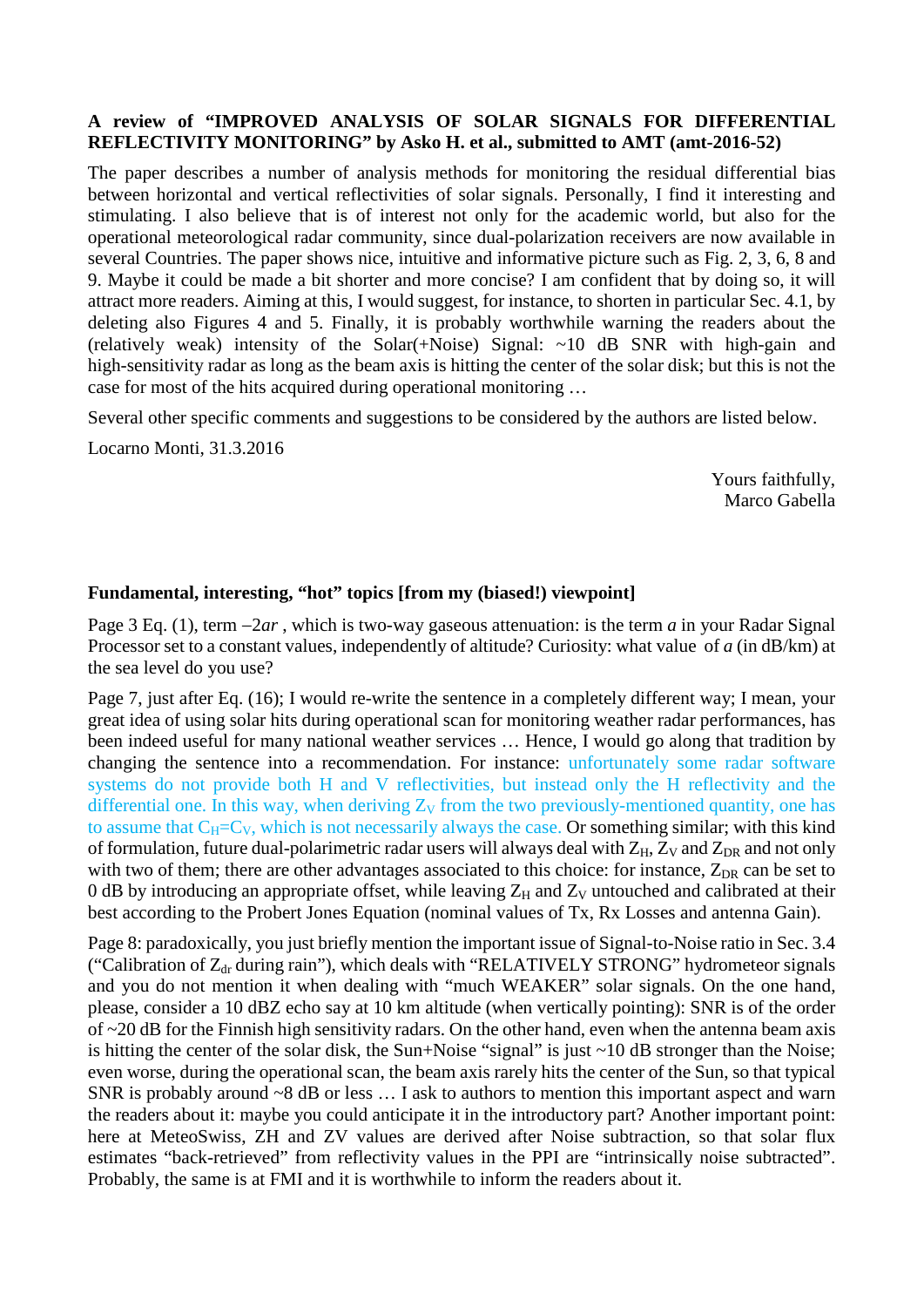Eq. (17) and Fig. 6 (linked with Fig. 8 and page 15, see my next comment): I would plot data only from Aug. 1 to Aug 20, before the discontinuity that is only subsequently described at page 15, line7-8. Alternatively, I would anticipate here such sentence, maybe even in the caption. More important: am I missing something? By simply looking at the picture, I would conclude that Zh(5par fit)-Zv(5par fit) [CYAN curve] is BIASED of approximately +0.1 dB with respect to the median (GREEN curve), which in turns look unbiased. Why? Curiosity: what is the st. dev. of these first 20 points? (it looks of the order of 0.05 dB or less…) Adding up, sorry to say, from Fig. 6, I do not conclude that 5-param-fit is better than median. Why do you conclude that the median is not recommendable? Finally, do you have explanation for the mean having a negative BIAS with respect to the median?

Page 14 (text related to Fig. 8); line 3: dB instead of degree; line 5: yes, MeteoSwiss figures (0.05 dB for Albis, 0.06 dB for Lema and Dole, Gabella et al. 2015) were obtained using both wet and dry days; however, as stated at page 51, Sec. 2, of Gabella et al. 2015, "In the MeteoSwiss approach, only the last 5 km (60 gates) of each radar bin are averaged for Sun power retrieval"; this means that our solar echoes are at stratospheric and mesospheric altitude … Probably here it is worthwhile to emphasize that MeteoSwiss figures have been obtained: A) by neglecting atmospheric attenuation (affecting in a different way the 15 different elevations used); B) by simply using the median, instead of Zh(5par fit)-Zv(5par fit).

Fig. 8: could you please add  $\mu \pm \sigma$  also for March data? (e.g. in the upper left part of each picture) Could you please add a picture for UTA radar?

Fig. 9: could you please add  $\mu \pm \sigma$  also for March data? (e.g. in the upper left part of each picture) Could you please add a picture for UTA radar?

Page 15, line 12-13. This is indeed an important and interesting statement and a key point of the paper, I think; you could be less concise and try an interpretation of your results. In terms of reproducibility and repeatability, I am confident that  $\mu \pm \sigma$  for March data will help the interpretation. (You could even add more months…) However, in order to make conclusions regarding this interesting point you should also provide a table with H and V Tx Losses and antenna Gain.

**Conclusion**, page 16, line 4-6. Here, I would list fact and figures in a more neutral and specific way: instead of "statistical accuracy … is better than 0.02 for most radars" I would write "the standard deviation of differential reflectivity for 30 daily samples (April 2015) is 0.02 dB for two radars, 0.04 and 0.05 dB for the other two radars" or something similar  $\ldots$  [will you add also the 5<sup>th</sup> UTA radar, please?]. "This is significantly better of what reported earlier, namely 0.2 dB for the MeteoFrance Trappes radar [and then please specify 90 days; by the way, was it Zh(5par fit)-Zv(5par fit)? Maybe you can split the Trappes 90 days in three monthly subsets and tell us it st. Dev. is ~0.2 dB for all three subsets or whether it varies (I hope and I am confident it does not… )

Similarly, you can explicitly mention the DWD figure (Frech, 2013): what are the number of days and constraint used? … (5-par? Or median? atmospheric attenuation correction included?) and MeteoSwiss ones. As stated at the top of the page (no atmospheric correction, simply using the median, not the 5-par fit … ) The number of days used for the 3 MeteoSwiss radar was larger than two hundreds (see Table 4, Gabella et al. 2015).

Finally, I think it is worth mentioning other examples; for instance, as reported in Gabella, M.; Huuskonen, A.; Sartori, M.; Holleman, I.; Boscacci, M. The solar slowly varying component as detected by dual-and single-polarization C-band weather radars in Europe, Electromagnetic Wave Propagation and Scattering in microwave Remote Sensing, Technische Universität Chemnitz Publikationen, submitted on September 29, 2015

during a common observation period of 100 days in 2014, the dispersion of the difference between H and V, namely the standard deviation of 100 values of 10 Log(H/V), was 0.06 dB for Albis and **0.08 dB for ANJ** (see Table 3 in the above-mentioned paper). While using the **median** instead of **5-par fit** for